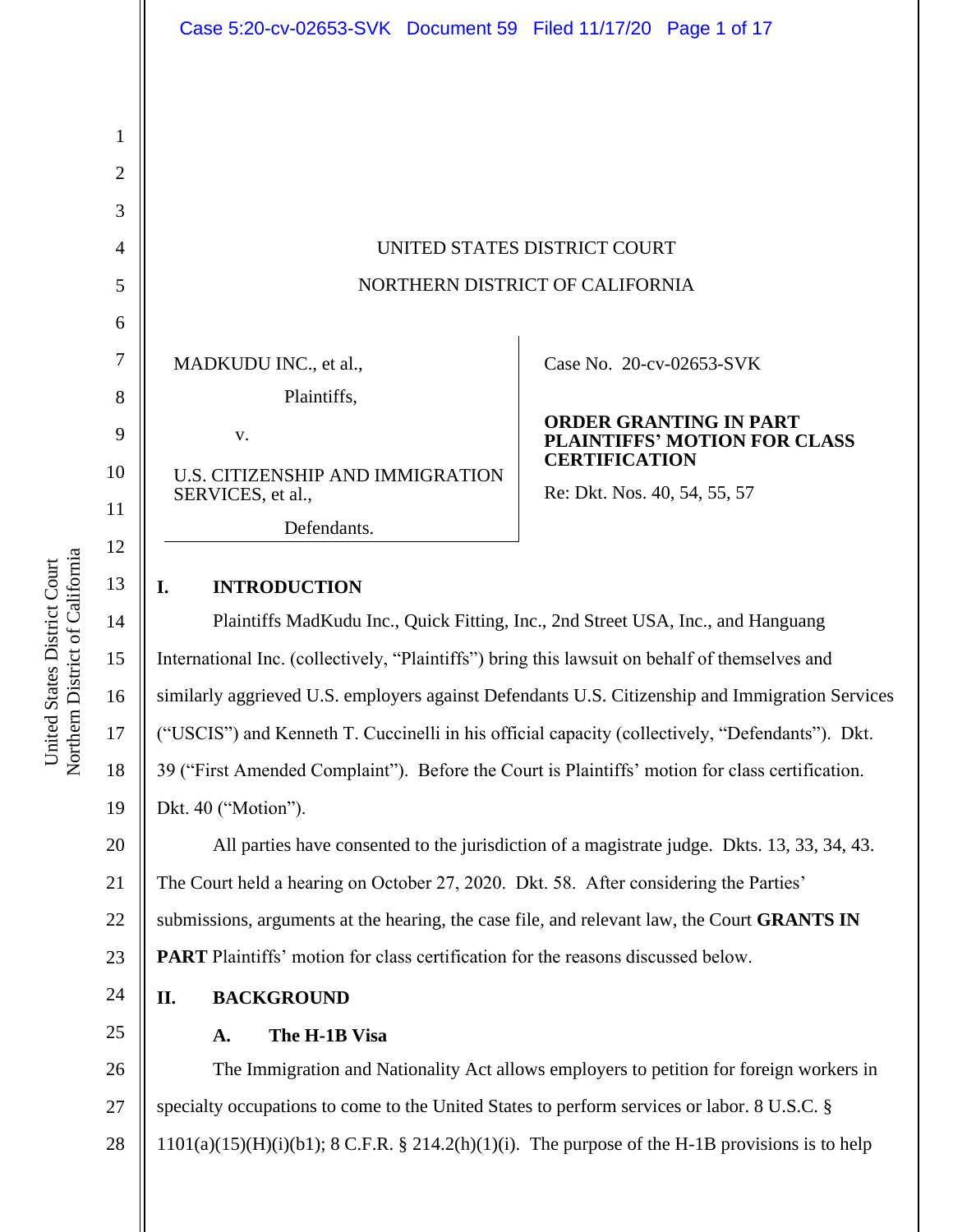11

12

13

14

15

16

1

employers who cannot otherwise obtain needed business skills and abilities from the U.S. workforce by authorizing the temporary employment of qualified individuals who are not otherwise authorized to work in the United States. 8 U.S.C. § 1101(a)(15)(H)(i)(b1); 8 C.F.R. §  $214.2(h)(1)(i)$ . A "specialty occupation" is an occupation that requires theoretical and practical application of a body of highly specialized knowledge and a bachelor's or higher degree in the specific specialty (or its equivalent). 8 U.S.C. § 1184(i)(1); 8 C.F.R. § 214.2(h)(4)(i)(A)(1). The position must meet one of the four criteria to constitute a specialty occupation position:

> (1) A baccalaureate or higher degree or its equivalent is normally the minimum requirement for entry into the particular position; (2) The degree requirement is common to the industry in parallel positions among similar organizations or, in the alternative, an employer may show that its particular position is so complex or unique that it can be performed only by an individual with a degree; (3) The employer normally requires a degree or its equivalent for the position; or  $(4)$  The nature of the specific duties are so specialized and complex that knowledge required to perform the duties is usually associated with the attainment of a baccalaureate or higher degree.

8 C.F.R. § 214.2(h)(4)(iii)(A).

### **B. Interim Final Rule ("IFR")**

17 18 19 20 21 22 23 24 25 26 27 28 On October 8, 2020, while briefing on the Motion was in progress, the Department of Homeland Security ("DHS") issued an interim final rule amending the regulations for H-1B petitions. The IFR will take effect on December 7, 2020 for all H-1B petitions, including amended petitions or petition extensions, filed on or after that date. *See* Strengthening the H-1B Nonimmigrant Visa Classification Program, 85 Fed. Reg. 63,918 (Oct. 8, 2020). In relevant part, DHS is revising the regulatory definition and standards for a "specialty occupation" to align with the statutory definition of "specialty occupation." *Id.* at 63,924. Specifically, the rule "amends the definition of a 'specialty occupation' at  $8 \text{ C.F.R.}$   $\S 214.2(h)(4)(ii)$  to clarify that there must be a direct relationship between the required degree field(s) and the duties of the position" and "clarifies that a position would not qualify as a specialty occupation if attainment of a general degree, without further specialization, is sufficient to qualify for the position." *Id.* at 63,924–25, 63,964 ("Specialty occupation means an occupation that requires . . . [t]he attainment of a U.S.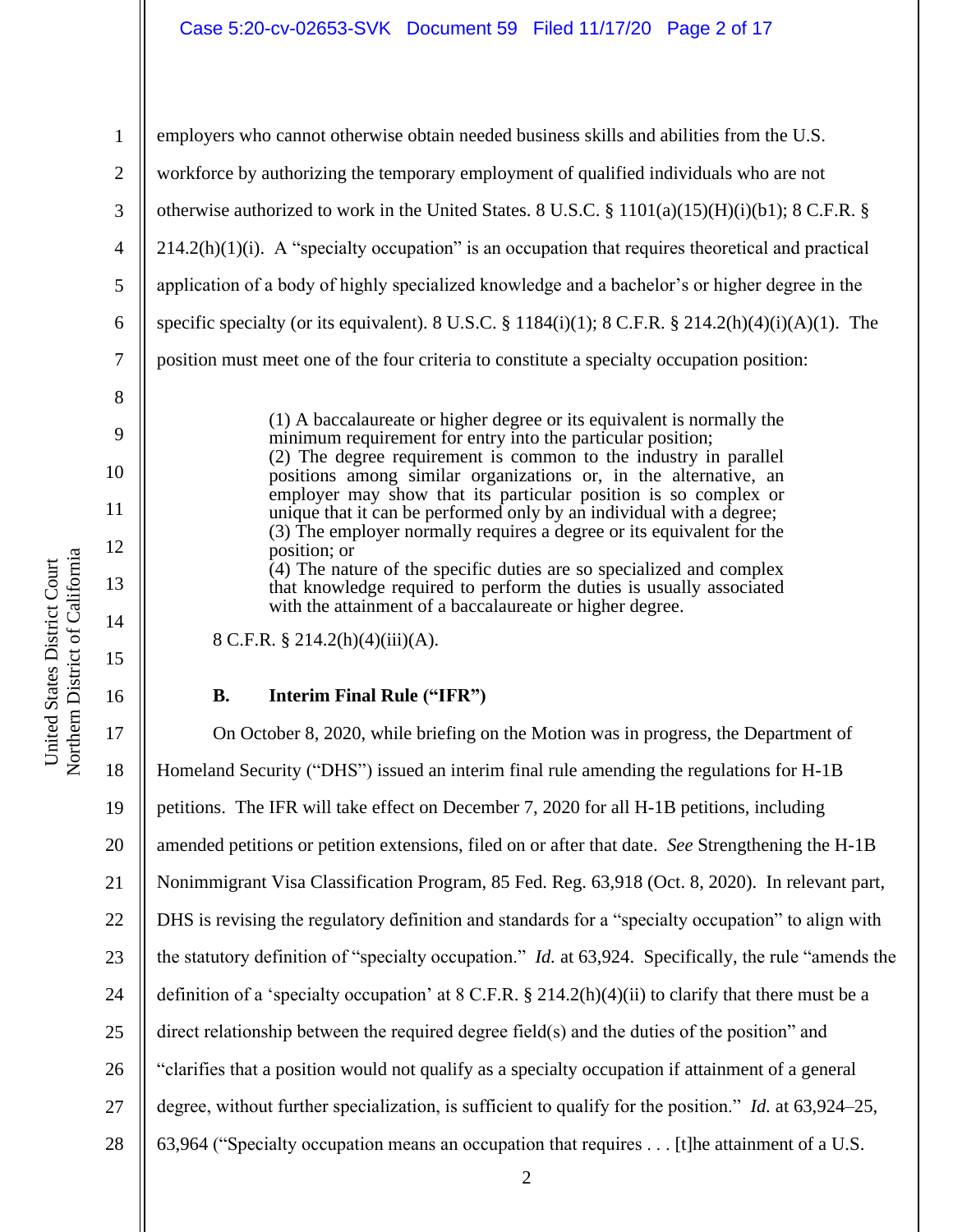bachelor's degree or higher in a directly related specific specialty, or its equivalent, as a minimum for entry into the occupation in the United States."). Further, DHS is eliminating the term "normally" from 8 C.F.R. § 214.2(h)(4)(iii)(A), meaning "that the petitioner will have to establish that the bachelor's degree in a specific specialty or its equivalent is a minimum requirement for entry into the occupation in the United States by showing that this is always the requirement for the occupation as a whole . . ." *Id.* at 63,926.

### **C. Named Plaintiffs**

Plaintiff MadKudu Inc. ("MadKudu") is a marketing analytics software corporation headquartered in Mountain View, California. Dkt. 40 at 12; Dkt. 40-2  $\P$  2–3. On or about April 2, 2019, MadKudu filed an H-1B petition for a market research analyst position. Dkt. 40 at 13; Dkt. 40-2 ¶¶ 4–6. USCIS denied the petition on February 24, 2020, stating that MadKudu failed to demonstrate that the position was a specialty occupation under any of the independent regulatory tests. Dkt. 40 at 13; Dkt. 40-2 ¶ 7; Dkt. 40-3. Specifically, USCIS determined that MadKudu's petition did not meet the first regulatory test because the Occupational Outlook Handbook ("OOH") did not show that market research analyst positions normally require a minimum of a bachelor's degree or its equivalent in a specific specialty at the entry level. Dkt. 40 at 13; Dkt. 40-3 at 4–5. On May 11, 2020, USCIS approved MadKudu's petition without explanation. Dkt. 40 at 13; Dkt. 40-11 at 2–3.

19 20 21 22 23 24 25 26 27 28 Plaintiff Quick Fitting, Inc. ("Quick Fitting"), a plumbing fittings supplier headquartered in Warwick, Rhode Island, also filed an H-1B petition for a market research analyst position on or about August 20, 2019. Dkt. 40 at 14; Dkt. 40-4 ¶¶ 2–5. On January 23, 2020, USCIS denied the petition, stating Quick Fitting failed to demonstrate that the position was a specialty occupation under any of the independent regulatory tests. Dkt. 40 at 14; Dkt. 40-4  $\P$  6–7; Dkt. 40-5. Specifically, USCIS determined that Quick Fitting's petition did not meet the first regulatory test because the OOH did not show that market research analyst positions normally require a minimum of a bachelor's degree or its equivalent in a specific specialty at the entry level. Dkt. 40 at 14; Dkt. 40-5 ¶¶ 4–5. On May 11, 2020, USCIS approved Quick Fitting's H-1B petition without explanation. Dkt. 40 at 15; Dkt. 40-11 at 4–5.

1

2

3

4

5

6

7

8

9

10

11

12

13

14

15

16

17

18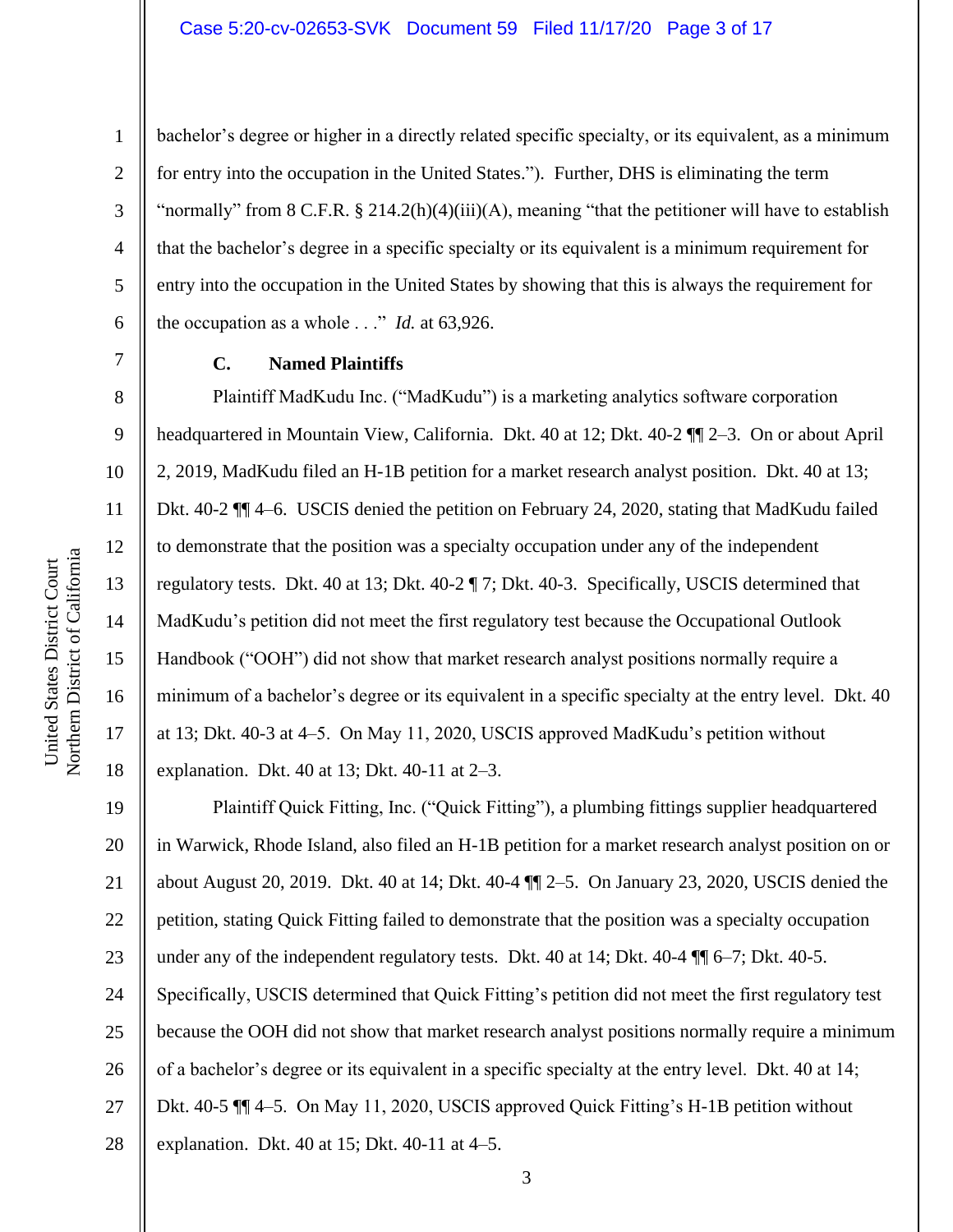#### Case 5:20-cv-02653-SVK Document 59 Filed 11/17/20 Page 4 of 17

1

2

3

4

5

6

7

8

9

10

11

12

13

14

15

16

17

Plaintiff 2nd Street USA, Inc. ("2nd Street"), a clothing corporation headquartered in Los Angeles, California, filed an H-1B petition for a market research analyst position on or about April 11, 2019. Dkt. 40 at 15–16; Dkt. 40-12 ¶¶ 2–5. On September 12, 2019, USCIS denied 2nd Street's H-1B petition under each of the independent regulatory tests and stated that the petition did not meet the first regulatory test because the OOH did not show that market research analyst positions normally require a minimum of a bachelor's degree or its equivalent in a specific specialty at the entry level. Dkt. 40 at 16; Dkt.  $40-12 \text{ }\frac{\pi}{6}$ ; Dkt.  $40-13$  at  $5-6$ . On September 16, 2020, USCIS reopened and approved 2nd Street's H-1B petition. Dkt. 54 at 8; Dkt. 54-1 at 7–11.

Hanguang International, Inc. ("Hanguang International") is an educational consulting services corporation with its principal place of business in New York, New York. Dkt. 40 at 16; Dkt. 40-14 ¶¶ 2–4. On or about April 2, 2019, Hanguang International filed an H-1B petition for a market research position. Dkt. 40 at 16; Dkt. 40-14 ¶ 5. USCIS denied the petition on November 1, 2019 for failing to demonstrate that the position was a specialty occupation and stated that the OOH did not show that market research analyst positions normally require a minimum of a bachelor's degree or its equivalent in a specific specialty at the entry level. Dkt. 40 at 16; Dkt. 40- 14 ¶ 6; Dkt. 40-15 at 5–6.

### **D. Market Research Analyst Position**

18 19 20 21 22 23 24 25 26 27 28 Plaintiffs allege that Defendants have a "policy and practice of arbitrarily and unlawfully denying H-1B nonimmigrant worker petitions for the specialty occupation of market research analyst." Dkt. 40 at 8. Plaintiffs are only challenging the first test, which currently states that a position will qualify as a specialty occupation if "[a] baccalaureate or higher degree or its equivalent is normally the minimum requirement for entry into the particular position." Dkt. 40 at 10; 8 C.F.R. § 214.2(h)(4)(iii)(A)(1). Plaintiffs allege that USCIS routinely relies on the OOH, which includes a profile of the market research analyst occupation and states that market research analysts typically need a bachelor's degree in market research or a related field and courses in statistics, research methods, and marketing. Dkt. 40 at 10–12. Further, Plaintiffs allege that USCIS erroneously concludes that the OOH does not establish that the occupation requires a bachelor's degree or higher in a specific specialty or its equivalent and "fails to give meaning to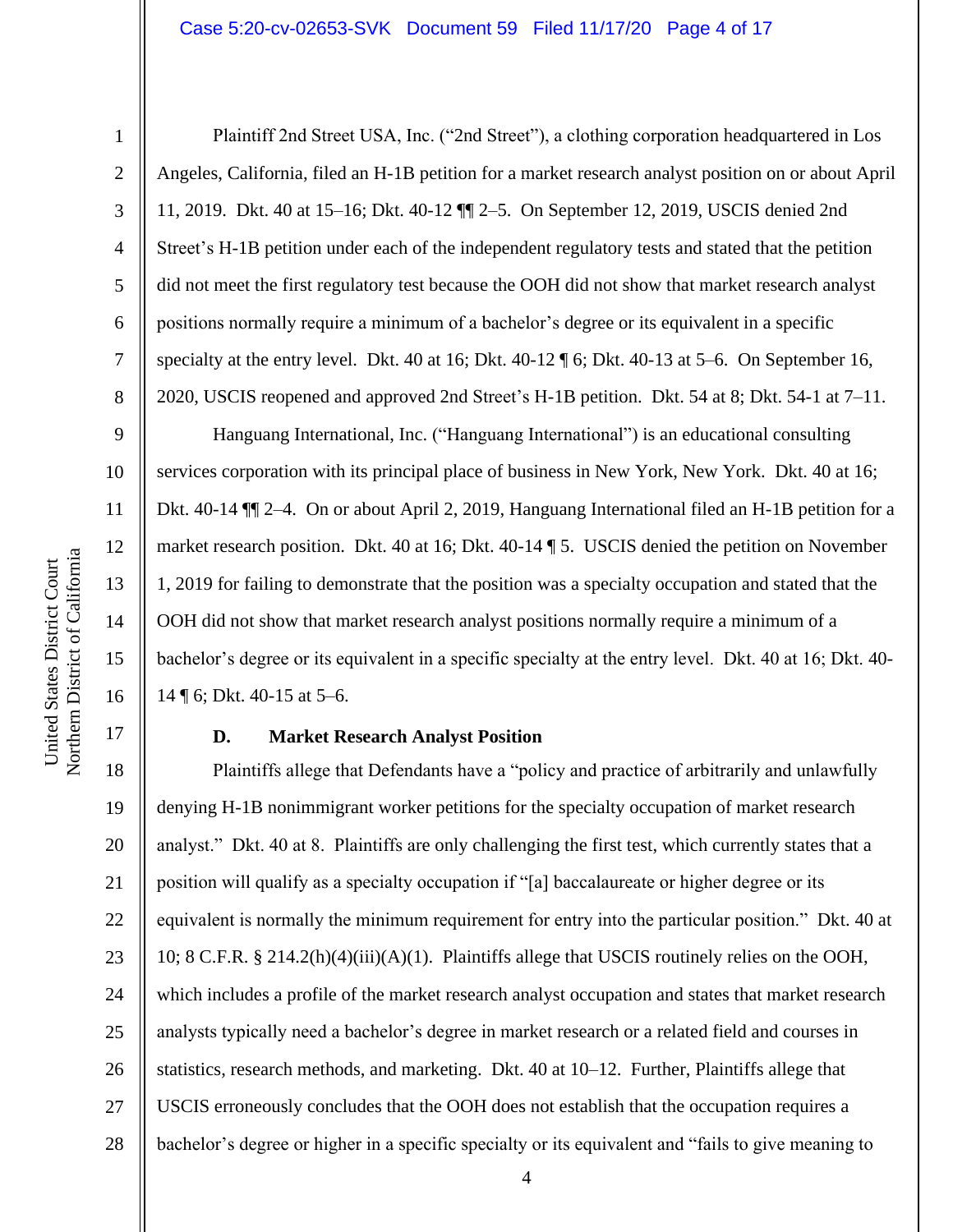the term 'normally' in the first regulatory test." *Id.* at 10–11. Plaintiffs allege that had USCIS properly interpreted and applied the statute, the regulations, and the OOH profile, it would have found that the market research analyst occupation is a specific occupation and would have approved Plaintiffs' and putative class members' H-1B petitions. *Id.* at 12.

5 6

7

8

11

12

13

14

15

16

17

18

19

20

1

2

3

4

# **E. Procedural Background**

On April 16, 2020, Plaintiffs MadKudu and Quick Fitting filed a class action complaint.

Dkt. 1. These initial Plaintiffs filed a motion for class certification on May 4, 2020. Dkt. 26. On

June 29, 2020, Defendants filed a motion to dismiss for lack of jurisdiction, asserting that

9 Plaintiffs lack standing because USCIS approved MadKudu and Quick Fitting's H-1B petitions.

10 Dkt. 36. On July 20, 2020, Plaintiffs filed an amended complaint, adding Plaintiffs 2nd Street and

Hanguang International, and the instant motion for class certification. Dkts. 39, 40. In the instant

motion, Plaintiffs move for this Court to certify the following proposed class under Rule 23 of the

Federal Rules of Civil Procedure:

All U.S. employers who in 2019 filed, or in the future will file, a petition (Form I-129 or any successor) with USCIS for an H-1B classification under 8 U.S.C. §  $1101(a)(15)(H)(i)(b)$  for a market research analyst where:

• USCIS denied or will deny the petition solely or in part based on a finding that the OOH entry for market research analyst does not establish that the occupation is a specialty occupation, and thus does not satisfy 8 C.F.R. §  $214.2(h)(4)(iii)(A)(1)$ ; and

• But for this finding, the petition would be approved.

Pursuant to the Court's briefing schedule (Dkt. 44), on August 4, 2020, Defendants filed a motion

21 to dismiss and a motion to sever, which the Court subsequently denied. Dkts. 47–49, 51. In

22 opposition to the motion for class certification, Defendants argue that Plaintiffs have failed to meet

23 their burden under Rule 23. Dkt. 54. After the IFR was published, the Court allowed Defendants

24 to file a sur-reply in light of this recent development, which is discussed in further detail below.

25 Dkts. 56–57.

26 **III. LEGAL STANDARD**

27 28 The Court has the discretion to grant or deny class certification under Federal Rule of Civil Procedure 23. *Zinser v. Accufix Research Inst., Inc.*, 253 F.3d 1180, 1186 (9th Cir. 2001).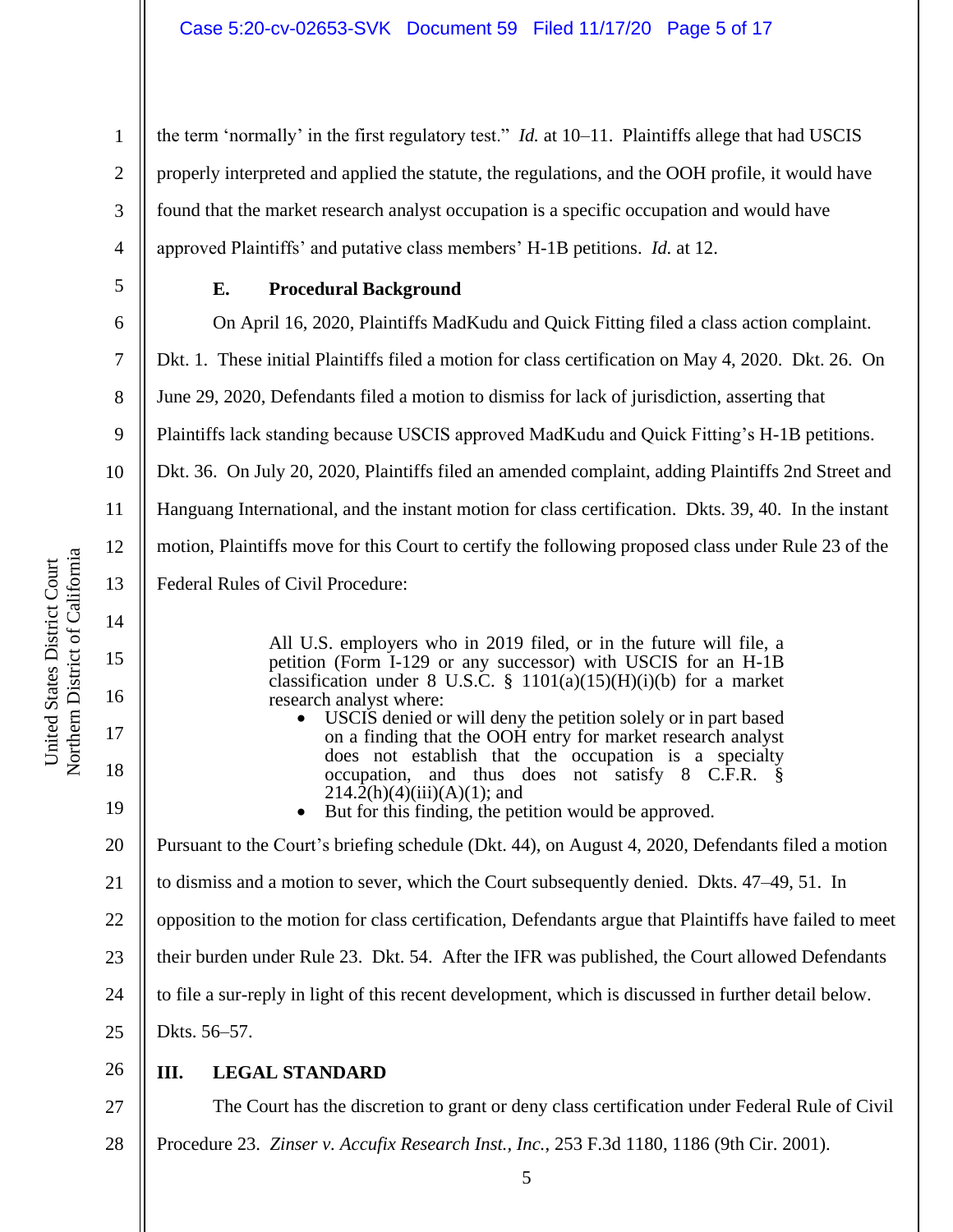#### Case 5:20-cv-02653-SVK Document 59 Filed 11/17/20 Page 6 of 17

1

2

3

4

5

6

7

8

9

10

11

12

13

14

15

16

17

18

19

"Where appropriate, the district court may redefine the class, *see Penk v. Oregon State Bd. of Higher Educ.*, 816 F.2d 458, 467 (9th Cir.1987), may excise portions of a plaintiffs [sic] class allegations, and may even decertify the class." *Armstrong v. Davis*, 275 F.3d 849, 871 n.28 (9th Cir. 2001), *abrogated on other grounds by Johnson v. California*, 543 U.S. 499, 125 S.Ct. 1141, 160 L.Ed.2d 949 (2005), *as recognized in B.K. by next friend Tinsley v. Snyder*, 922 F.3d 957, 974 (9th Cir. 2019).

Rule 23 is a two-prong test. First, Rule 23(a) provides that a class may only be certified if:  $(1)$  the class is so numerous that joinder of all members is impracticable; (2) there are questions of law or fact common to the class; (3) the claims or defenses of the representative parties are typical of the claims or defenses of the class; and (4) the representative parties will fairly and adequately protect the interests of the class." Fed. R. Civ. P. 23(a). These four requirements are commonly referred to as "numerosity," "commonality," "typicality," and "adequacy." If all four prerequisites of Rule 23(a) are satisfied, the Court must then turn to the requirements of Rule 23(b). Rule 23(b) requires the plaintiff to "satisfy through evidentiary proof at least one of Rule 23(b)'s provisions." *Comcast Corp. v. Behrend*, 569 U.S. 27, 33 (2013). In this case, Plaintiffs seek certification pursuant to Rule 23(b)(2), which permits certification of cases where "the party opposing the class has acted or refused to act on grounds that apply generally to the class, so that final injunctive relief or corresponding declaratory relief is appropriate respecting the class as a whole." Fed. R. Civ. P. 23(b)(2).

20 21 22 23 24 25 26 27 28 The party seeking class certification bears the burden of proof in demonstrating that it has satisfied all four Rule 23(a) prerequisites and that their class lawsuit falls within one of the three types of actions permitted under Rule 23(b). *Zinser*, 253 F.3d at 1186. The failure to meet "any one of Rule 23's requirements destroys the alleged class action." *Rutledge v. Elec. Hose & Rubber Co.*, 511 F.2d 668, 673 (9th Cir. 1975). Consequently, when considering whether to certify a class under Rule 23, district courts must perform "a rigorous analysis" to ensure that Rule 23(a) has been satisfied. *Wal-Mart Stores, Inc. v. Dukes*, 564 U.S. 338, 350–51 (2011). This "rigorous analysis" may require a court "to probe behind the pleadings before coming to rest on the certification question." *Sandoval v. M1 Auto Collisions Ctrs.*, 309 F.R.D. 549, 560 (N.D. Cal.

Northern District of California Northern District of California United States District Court United States District Court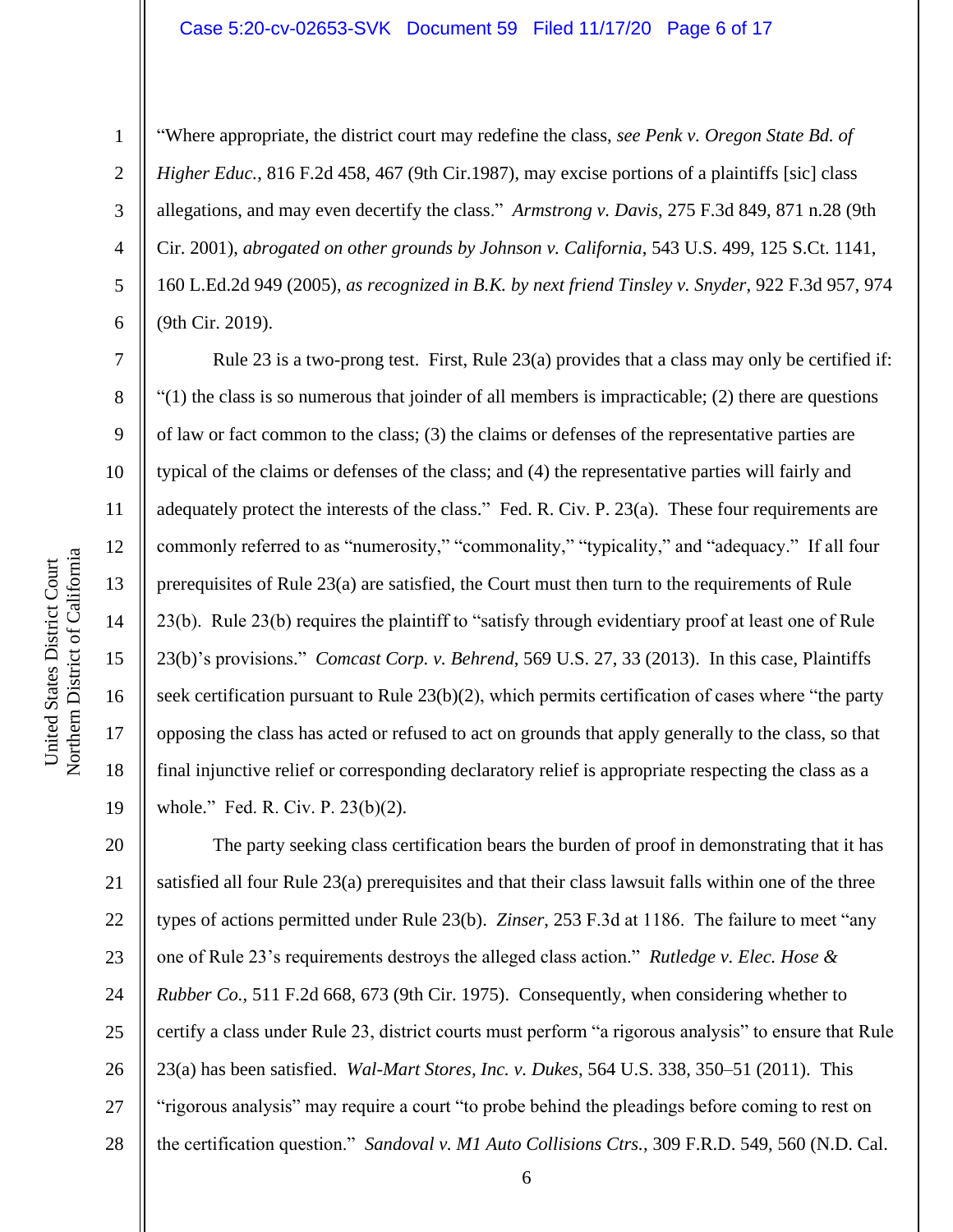2015) (quoting *Gen. Tel. Co. v. Falcon*, 457 U.S. 147, 160 (1982)). A court's analysis of the certification question "will entail some overlap with the merits of the plaintiff's underlying claim," and "a district court *must* consider the merits if they overlap with the Rule 23(a) requirements." *Wal-Mart*, 564 U.S. at 351; *Ellis v. Costco Wholesale Corp.*, 657 F.3d 970, 981 (9th Cir. 2011). The Court must resolve factual disputes as "necessary to determine whether there was a common pattern and practice that could affect the class *as a whole*." *Ellis*, 657 F.3d at 983. When resolving such factual disputes in the context of a motion for class certification, district courts must consider "the persuasiveness of the evidence presented." *Id.* at 982. "Because the early resolution of the class certification question requires some degree of speculation, however, all that is required is that the Court form a 'reasonable judgment' on each certification requirement. In formulating this judgment, the Court may properly consider both the allegations of the class action complaint and the supplemental evidentiary submissions of the parties." *In re Citric Acid Antitrust Litig.*, No. 95–1092, C–95–2963 FMS, 1996 WL 655791, at \*2 (N.D. Cal. 1996) (citing *Blackie v. Barrack*, 524 F.2d 891, 900–01 (9th Cir. 1975)).

### **IV. ANALYSIS**

### **A. Impact of IFR on Proposed Class**

17 18 19 20 21 22 23 24 25 26 27 28 As an initial matter, the Court addresses the impact on class certification of the IFR, which takes effect on December 7, 2020, and presents regulatory changes as outlined in Section II.B. As structured by Plaintiffs, members of the proposed class would be evaluated under two different regulations — the current version of 8 C.F.R. § 214.2(h)(4)(iii)(A) for employers who filed H-1B petitions before December 7, 2020 and the IFR for those who filed H-1B petitions on or after December 7, 2020. Nevertheless, Plaintiffs contend that the IFR does not impact Plaintiffs' motion for class certification because the OOH entry for market research analysts satisfies both the current regulatory test as well as the amended regulatory test. Dkt. 55 at 7. Plaintiffs further argue that the question of whether the OOH entry for market research analyst satisfies the amended regulatory test is a question to be resolved on the merits, rather than at the class certification stage. *Id.* Plaintiffs also urge that at most, this new regulation would warrant two ////

1

2

3

4

5

6

7

8

9

10

11

12

13

14

15

16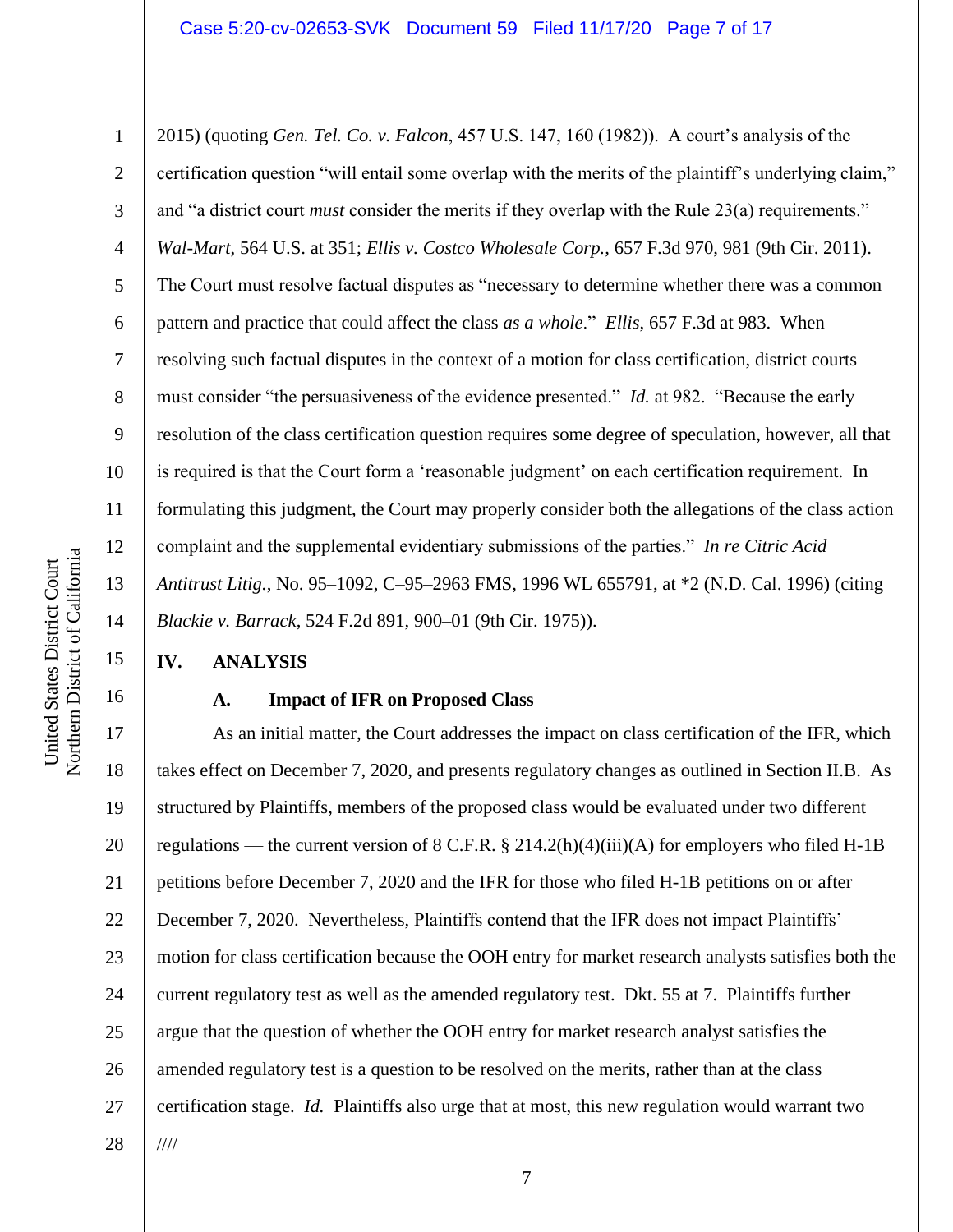subclasses, those who are subject to the current regulation and those who are subject to the IFR. *Id.* 

The Court does not agree with Plaintiffs' construct. Certifying the class as proposed by Plaintiffs would require the Court to evaluate claims under two different regulatory schemes, depending on the timing of the submission of the H-1B petition. Further, subclasses are not appropriate here. While Rule  $23(c)(5)$  provides that "a class may be divided into subclasses that are each treated as a class," each subclass "must independently meet the requirements of Rule 23 for the maintenance of a class action." *Betts v. Reliable Collection Agency, Ltd.*, 659 F.2d 1000, 1005 (9th Cir. 1981). Plaintiffs' proposed subclass for employers who are subject to the IFR do not satisfy the requirements of Rule 23(a). For instance, Plaintiffs would not be able to satisfy the numerosity requirement for this subclass, as there are currently no class members in this class. Further, "[o]f particular importance is that the court be certain that each subclass is adequately represented." *Id.* Indeed, "[c]ertification of a subclass fails where a subclass representative is not a member of the subclass he or she seeks to represent." *Sueoka v. U.S.*, 101 F. App'x. 649, 654 (9th Cir. 2004); *see also Hawkins v. Comparet-Cassani*, 251 F.3d 1230, 1238 (9th Cir. 2001) (determining that the class certified was defective because Plaintiff could not represent a class alleging constitutional claims that he does not have standing to raise). Plaintiffs do not argue that they can adequately represent this proposed subclass, nor could they since the IFR has not yet taken effect and no employers currently have standing to assert claims under the IFR. Accordingly, the Court restricts the proposed class to U.S. employers who filed or will file H-1B applications for an H-1B classification under 8 U.S.C. § 1101(a)(15)(H)(i)(b) for a market research analyst from January 1, 2019 through December 6, 2020. With this adjustment to the proposed class, the Court addresses the Rule 23 factors below.

2

3

4

5

6

7

8

9

10

11

12

13

14

15

16

17

18

19

20

21

22

23

1

24

#### **B. Ascertainability and Standing of H-1B Petitioners**

25 26 27 28 Defendants argue that Plaintiffs' proposed class should not be certified because it is not ascertainable. Specifically, Defendants contend that the proposed class is not ascertainable because it includes H-1B petitioners that lack Article III standing. Dkt. 54 at 13–16. Further, Defendants argue that three of the named Plaintiffs cannot be members of the proposed class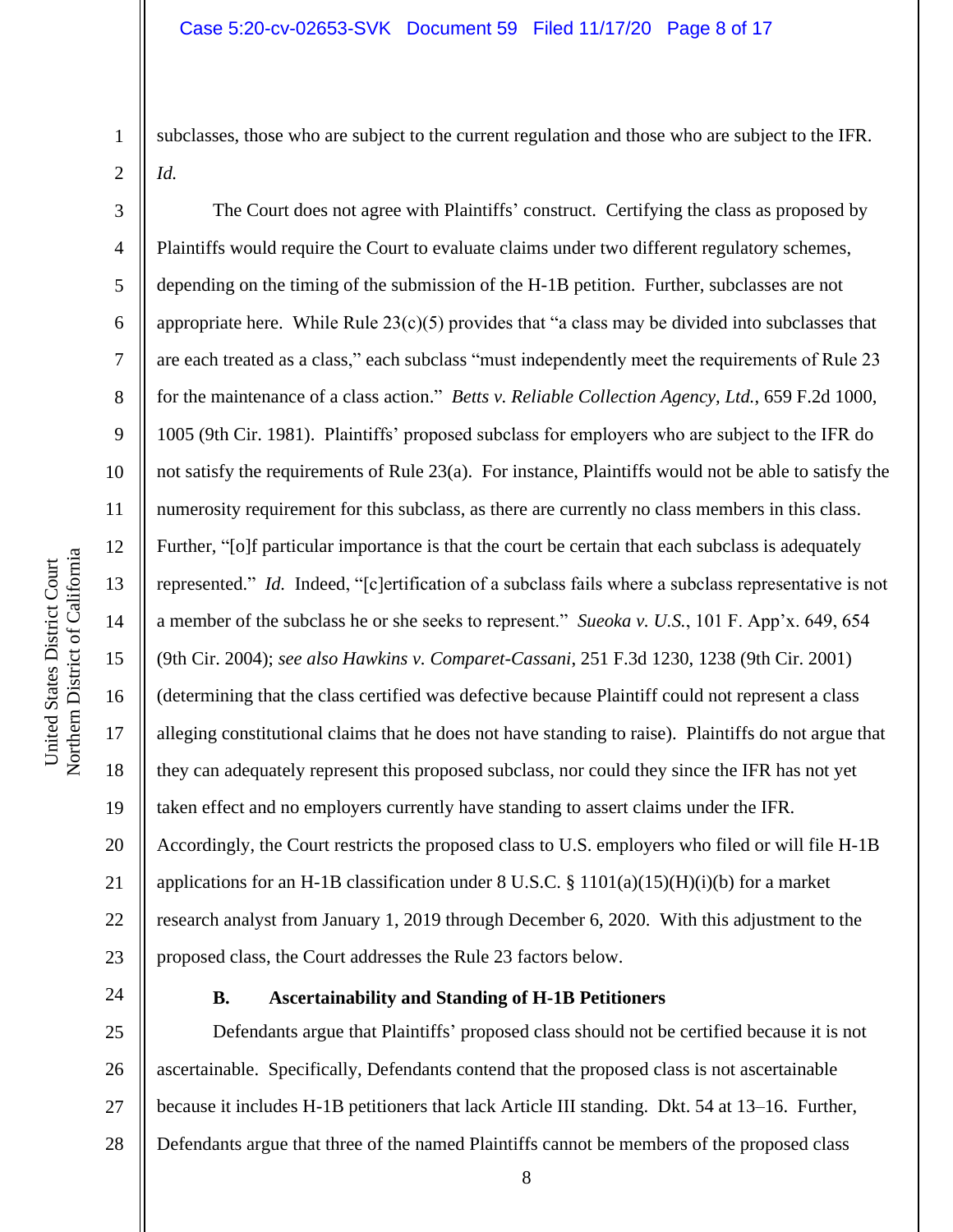#### Case 5:20-cv-02653-SVK Document 59 Filed 11/17/20 Page 9 of 17

because they no longer suffer any injury. *Id.* at 16–17.

The Ninth Circuit held that "the language of Rule 23 does not impose a freestanding administrative feasibility prerequisite to class certification." *Briseno v. ConAgra Foods, Inc.*, 844 F.3d 1121, 1126 (9th Cir. 2017). Indeed, the Ninth Circuit reasoned that "ascertainability" is not a threshold requirement for class certification and rather, it is relevant only to the extent it is implicated by Rule 23's enumerated requirements. *Id.* at 1124 n.4 (citations omitted). "The inclusion of future class members in a class is not itself unusual or objectionable" and is not a barrier to ascertainability. *Rodriguez v. Hayes*, 591 F.3d 1105, 1118 (9th Cir. 2010). The proposed class is sufficient if "plaintiffs' class definitions provide objective criteria that allow class members to determine whether they are included in the proposed class." *Farar v. Bayer AG*, No. 14-cv-04601-WHO, 2017 WL 5952876, at \*14 (N.D. Cal. Nov. 15, 2017).

Here, the Court finds that the class can be ascertained based on objective criteria. The class, as adjusted by the Court in Section IV.A. above, requires a class member: (a) to have filed a petition with USCIS for an H-1B classification under 8 U.S.C. § 1101(a)(15)H)(i)(b); (b) to have filed the petition for a market research analyst position; (c) to have filed this between January 1, 2019 through December 6, 2020; (d) to have the petition denied; (e) to be denied based on a finding that the OOH entry for market research analyst does not establish that the occupation is a specialty occupation and thus does not satisfy  $8 \text{ C.F.R.}$   $\frac{8}{9}$  214.2(h)(4)(iii)(A)(1); and finally (f) but for this finding, the petition would have been approved. Based on the objective criteria, Plaintiffs' proposed class is ascertainable.

21 22 23 24 25 Article III standing requires that (1) the plaintiff suffered "concrete and particularized" and "actual or imminent, not conjectural or hypothetical" injury, (2) the injury is "fairly traceable to the challenged action" and (3) the injury is likely to be "redressed by a favorable decision." *Lujan v. Defenders of Wildlife*, 504 U.S. 555, 560–61, 112 S.Ct. 2130, 119 L.Ed.2d 351 (1992) (internal quotation marks and citations omitted).

26 27 28 Defendants' standing arguments fail for several reasons. First, "[i]n a class action, standing is satisfied if at least one named plaintiff meets the requirements." *Bates v. United Parcel Service, Inc.*, 511 F.3d 974, 985 (9th Cir. 2007) (citation omitted). Here, while Defendants

1

2

3

4

5

6

7

8

9

10

11

12

13

14

15

16

17

18

19

20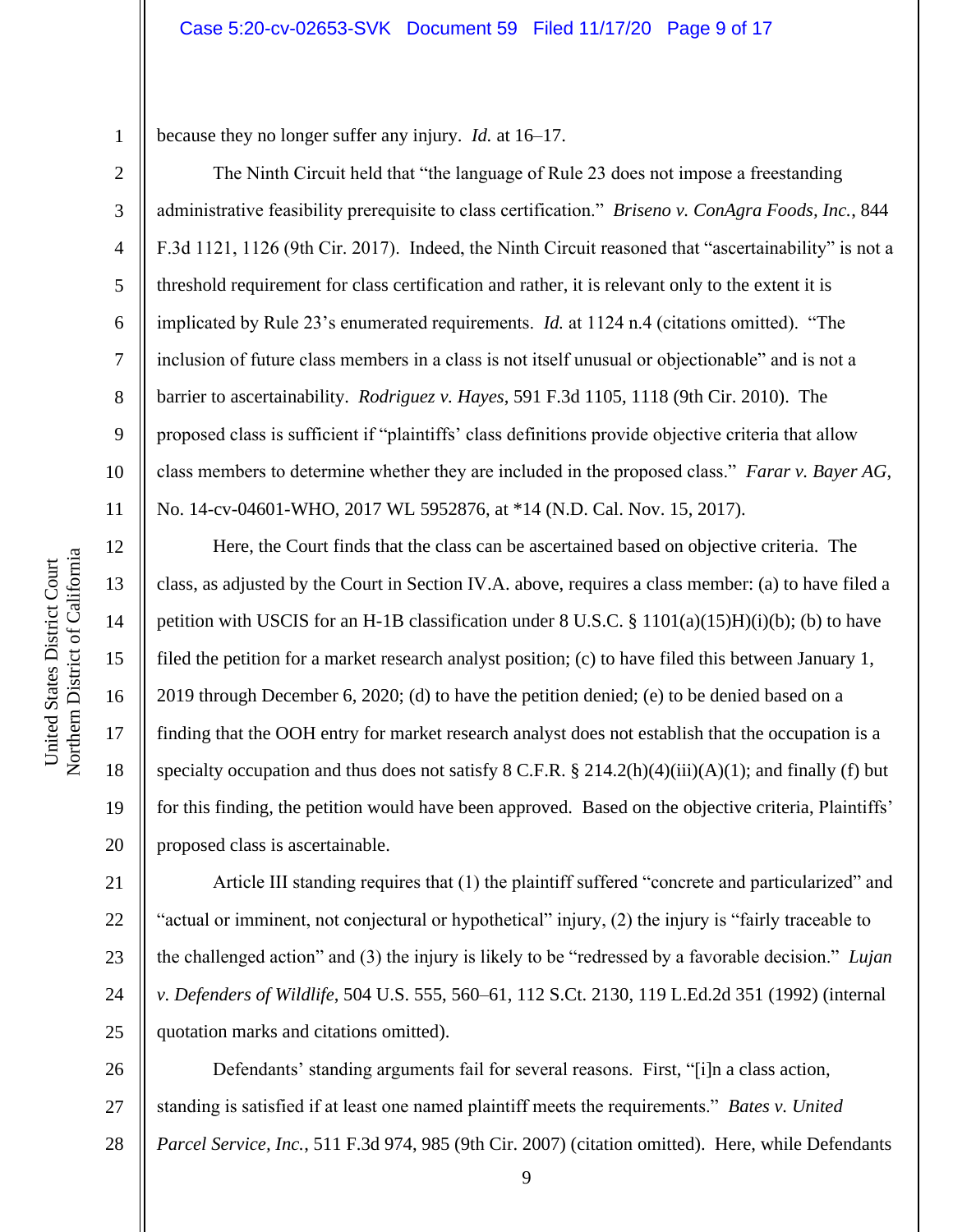point out that MadKudu, Quick Fitting, and 2nd Street no longer have H-1B petitions denied by USCIS, Defendants all but concede that at least one named plaintiff, Hanguang International, has standing. Dkt. 54 at 16. Further, the Court has previously reasoned that Defendants' argument regarding the named Plaintiffs who later had their H-1B petitions approved "ignores the requests for relief and Plaintiffs' assertions that they are challenging USCIS' denial of H-1B petitions on behalf of themselves *and all others who are similarly situated*." Dkt. 51 at 11.

Second, Defendants' standing argument as to other H-1B petitioners is based in part on an overbroad reading of Plaintiffs' proposed class definition. Defendants contend that Plaintiffs' "overly broad definition encompasses companies who have not even filed H-1B petitions." *Id.* at 14. This is not the case here, as employers do not become part of the proposed class until they file a petition *and* receive a denial based on a finding that the OOH entry for market research analyst does not establish that the occupation is a specialty occupation. Dkt. 40 at 9. Similarly, the Court disagrees with Defendants' argument that Plaintiffs' proposed definition "sweeps in companies who may file an H-1B petition but suffer no injury from the allegation Plaintiffs focus upon." Dkt. 54 at 15. Accordingly, Plaintiffs' proposed class is ascertainable and Defendants' standing arguments fail.

# **C. Geographic Scope**

18 19 20 21 22 23 24 25 26 27 Defendants also contend that this Court should refuse to certify Plaintiffs' proposed class because the definition is not limited in geographic scope. The Supreme Court has cautioned that nationwide class actions "may have a detrimental effect by foreclosing adjudication by a number of different courts and judges." *Califano v. Yamasaki*, 442 U.S. 682, 702, 99 S.Ct. 2545, 61 L.Ed.2d 176 (1979). Accordingly, "a federal court when asked to certify a nationwide class should take care to ensure that nationwide relief is indeed appropriate in the case before it, and that certification of such a class would not improperly interfere with the litigation of similar issues in other judicial districts." *Id.* However, the Supreme Court "decline[d] to adopt the extreme position that such a class may never be certified" and recognized that certification of a nationwide class "is committed in the first instance to the discretion of the district court." *Id.* at 702–03.

Northern District of California Northern District of California United States District Court United States District Court

1

2

3

4

5

6

7

8

9

10

11

12

13

14

15

16

17

28

Keeping the Supreme Court's instructions in mind, the Court finds that certification of a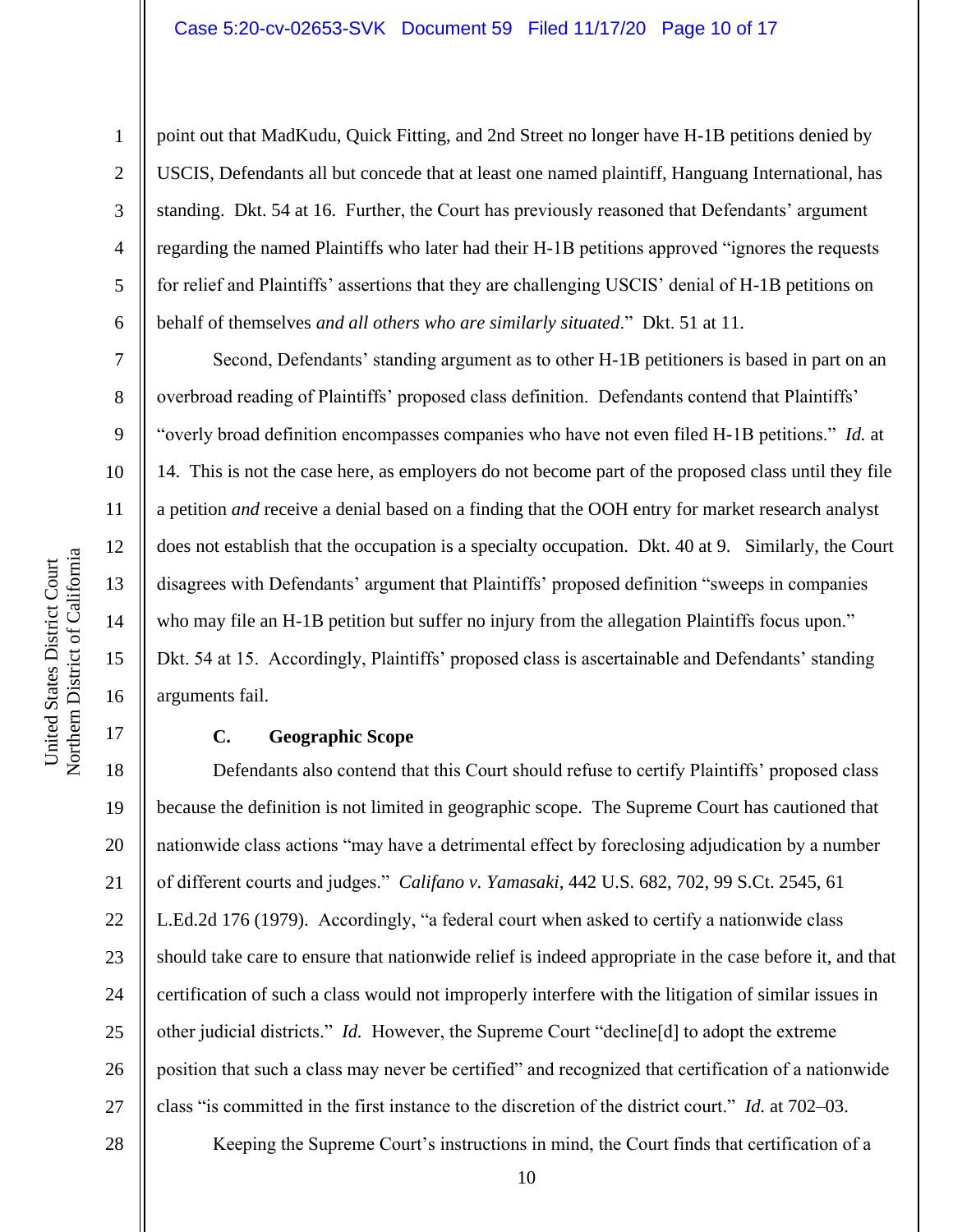## Case 5:20-cv-02653-SVK Document 59 Filed 11/17/20 Page 11 of 17

10

11

12

13

14

15

16

17

18

19

20

21

22

1 2 3 4 5 6 7 8 9 nationwide class is appropriate in this context. Plaintiffs contend that "Defendant USCIS has a pattern and practice of misinterpreting the OOH's profile of a market research analyst, mistakenly finding that it does not demonstrate that this occupation satisfies the first regulatory test." Dkt. 39 at 4. In this context, "the practical consequences of not certifying a geographically limited class weigh in favor of nationwide certification." *Garcia v. Johnson*, No. 14-cv-01775-YGR, 2014 WL 6657592, at \*16 (N.D. Cal. Nov. 21, 2014). Indeed, "courts have certified nationwide classes that challenge the government's actions in enforcing the country's immigration laws." *Id.* (citing cases where courts have certified nationwide classes challenging the government's actions in enforcing immigration laws). Thus, a nationwide class is appropriate here.

**D. Rule 23(a) Requirements**

The Court next addresses whether Plaintiffs have satisfied Rule 23(a)'s requirements of numerosity, commonality, typicality, and adequacy.

#### **1. Numerosity**

Rule 23(a) requires each proposed class to be "so numerous that joinder of all members is impracticable." Fed. R. Civ. P. 23(a)(1). Plaintiffs need not state an exact number to meet the threshold requirements of Rule 23. Rather, the rule "requires examination of the specific facts of each case and imposes no absolute limitations." *Gen. Tel. Co. v. Equal Emp't Opportunity Comm'n*, 446 U.S. 318, 330 (1980). A class or subclass with more than forty members "raises a presumption of impracticability [of joinder] based on numbers alone." *Hernandez v. Cnty. of Monterey*, 305 F.R.D. 132, 152–53 (N.D. Cal. 2015). Conversely, fewer than twenty proposed class members generally does not show impracticability of joinder. *See Ehret v. Uber Techs., Inc.*, 148 F. Supp. 3d 884, 890 (N.D. Cal. 2015).

23 24 25 26 27 28 For proposed classes that fall into the "gray area" between twenty and forty class members, "courts must consider factors other than class size," including: "(1) the judicial economy that will arise from avoiding multiple actions; (2) the geographic dispersion of members of the proposed class; (3) the financial resources of those members; (4) the ability of the members to file individual suits; and (5) requests for prospective relief that may have an effect on future class members." *Sandoval v. M1 Auto Collisions Centers*, 309 F.R.D. 549, 562 (N.D. Cal. 2015). The third and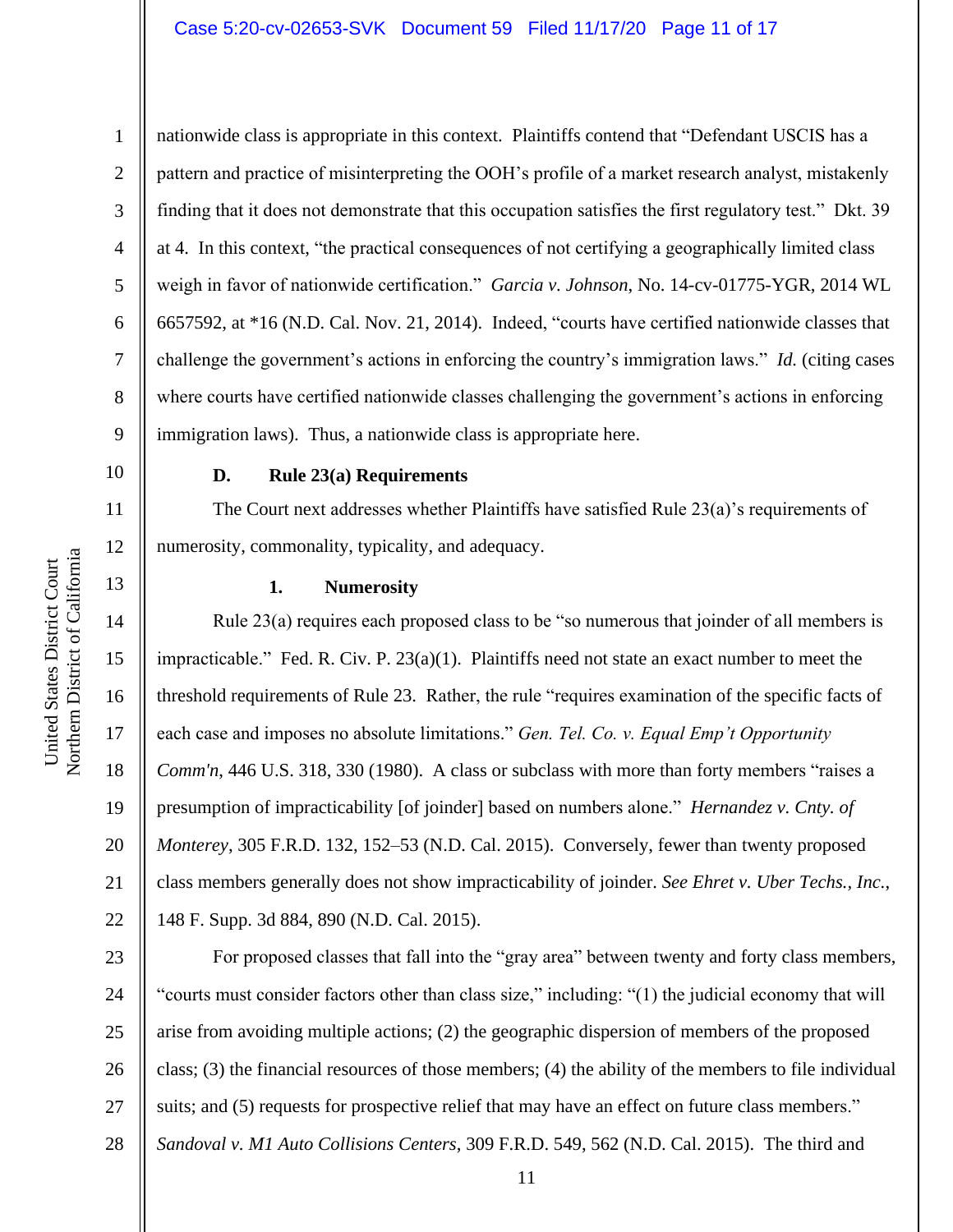## Case 5:20-cv-02653-SVK Document 59 Filed 11/17/20 Page 12 of 17

1

2

3

4

5

6

7

8

9

10

11

12

13

14

15

16

17

18

19

fourth factors, which are often analyzed together, include consideration of "the economic status of the class members; the size of their claims; and other relevant factors, such as confinement and mental handicaps." *Lil' Man in Boat, Inc. v. City and Cty. of San Francisco*, No. 17-cv-00904- JST, 2019 WL 125905, at \*5 (N.D. Cal. 2019) (citing 32B Am. Jur. 2d Federal Courts § 1506). "In analyzing these factors, a court may make common-sense assumptions and reasonable inferences." *The Civil Rights Educ. & Enforcement Ctr. v. RLJ Lodging Trust*, No. 15–cv–0224– YGR, 2016 WL 314400, at \*6 (N.D. Cal. Jan. 25, 2016) (citations omitted).

Here, Plaintiffs offer evidence that USCIS' administrative appellate body, the Administrative Appeals Office ("AAO") sustained USCIS' denials of at least sixty H-1B petitions for market research analysts in the past three calendar years. Dkt. 40 at 21 n.4. Specifically, in each such year, AAO issued between seventeen and twenty-two such decisions, averaging twenty per year. *Id.* at 21–22.Plaintiffs also proffer that AAO has issued six denials in the first three months of 2020. *Id.* at 22–23. Further, Plaintiffs contend that these numbers represent only a small fraction of denied cases and one USCIS spokesperson stated that only one percent of H-1B denials are actually appealed to AAO. *Id.* at 23–24. Plaintiffs reasoned that these statistics support a reasonable estimate that the number of current putative class members as of the filing of their motion for class certification in the class is at least forty members, and likely much higher. *Id.* at 24. Finally, Plaintiffs argue that joinder is impracticable here because it includes an unknown number of future class members. *Id.* at 24–25.

20 21 22 23 24 25 26 As stated previously, the Court is closing the class on December 6, 2020, in light of the IFR which takes effect on December 7, 2020. Even with the class being restricted from January 1, 2019 through December 6, 2020, Plaintiffs' statistics support a reasonable estimate that the number of putative class members would exceed forty members, given that the rough estimate of twenty decisions per year from the AAO represent only a fraction of actual denials. In addition, the class is geographically dispersed, stretching across the nation. For these reasons, the Court finds that the class satisfies Rule 23(a)(1).

27 28

## **2. Commonality**

Rule 23(a) requires "questions of law or fact common to the class." Fed. R. Civ. P.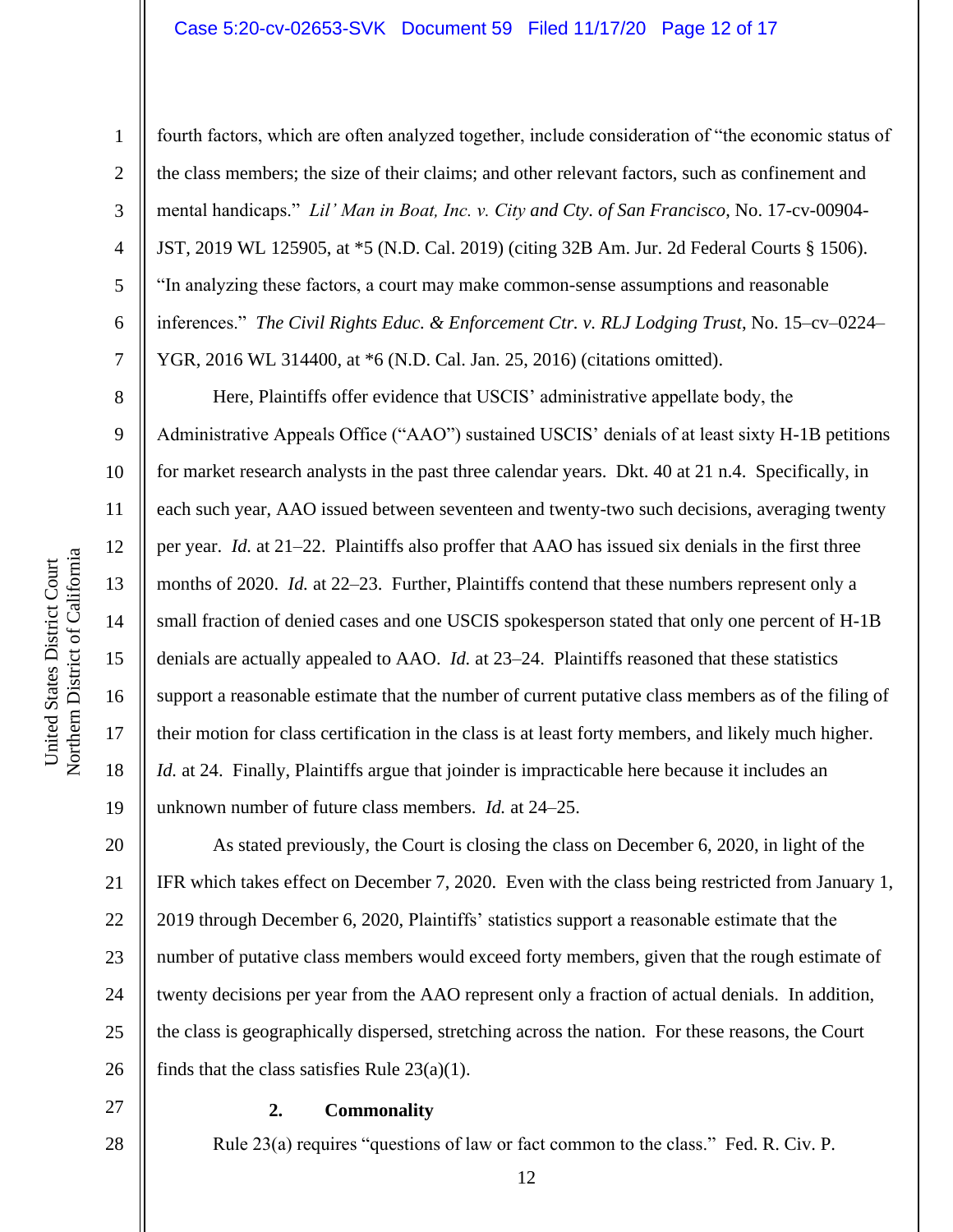## Case 5:20-cv-02653-SVK Document 59 Filed 11/17/20 Page 13 of 17

 $23(a)(2)$ . To satisfy this requirement, a common question "must be of such a nature that it is capable of classwide resolution — which means that determination of its truth or falsity will resolve an issue that is central to the validity of each one of the claims in one stroke." *Wal-Mart*, 564 U.S. at 350. "What matters to class certification is not the raising of common questions . . . but rather, the capacity of a class-wide proceeding to generate common *answers* apt to drive the resolution of the litigation. *Id.* (citation omitted). "In other words, Plaintiffs must have a common question that will connect many individual [] decisions to their claim for class relief." *Ellis*, 657 F.3d at 981.

Commonality is satisfied where a plaintiff challenges a system-wide practice or policy that affects all putative class members. *Armstrong*, 275 F.3d at 868. If there is no evidence that the entire class was subject to the same practice or policy, however, there is no question common to the class. *Ellis*, 657 F.3d at 983. Additionally, if a class action can only proceed to trial in the form of a myriad of mini-trials, class certification must be denied. *See, e.g.*, *Soares v. Flowers Foods, Inc.*, 320 F.R.D. 464, 484 (N.D. Cal. 2017).

The gravamen of Defendants' opposition to the motion for class certification is that commonality does not exist because USCIS considers the issue of whether an employer's proffered position satisfies the first criteria of the H-1B specialty occupation requirement on a case-by-case basis based on the unique facts of the case and the specific evidence presented by the employer. Dkt. 54 at 19–21. In response, Plaintiffs argue that "individual differences in the underlying facts of each petition, such as the petitioner's business, are not relevant to a determination of class membership." Dkt. 55 at 10. The common question of whether Defendants have a pattern and practice of erroneously denying H-1B petitions for market research analysts based on its misapplication of the first regulatory test and misinterpretation of the statutory term "specific specialty" and the OOH profile for market research analysts is precisely what is at issue in Plaintiffs' claims. The Court agrees that the underlying facts of each petition is not relevant to a determination of class membership and "individual factual differences among the individual litigants or groups of litigants will not preclude a finding of commonality." *Armstrong*, 275 F.3d at 868. "The existence of even one significant issue common to the class is sufficient to warrant

1

2

3

4

5

6

7

8

9

10

11

12

13

14

15

16

17

18

19

20

21

22

23

24

25

26

27

28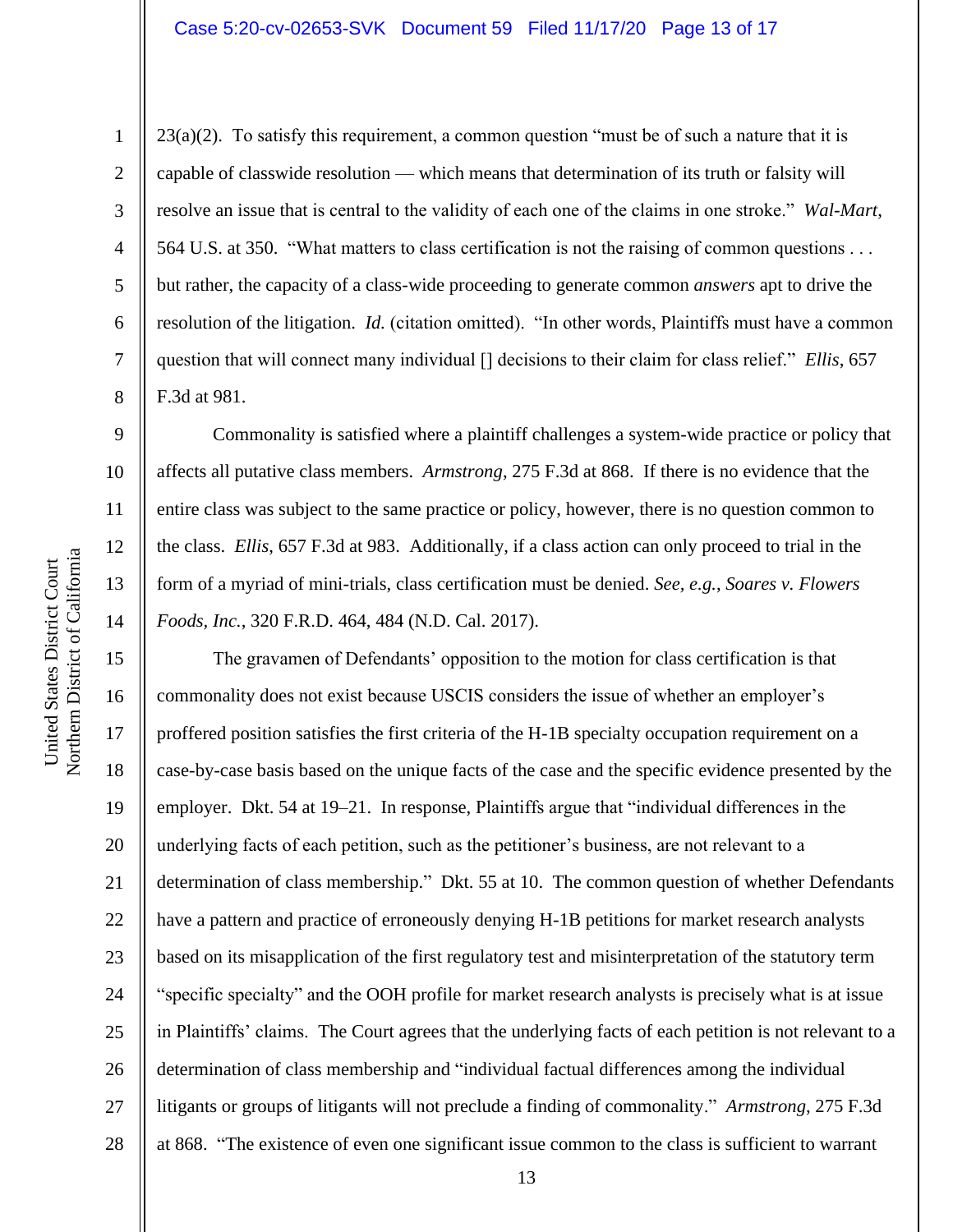1 2 3 certification." *Californians for Disability Rights, Inc. v. California Dep't of Transp.*, 249 F.R.D. 334, 346 (N.D. Cal. 2008). Accordingly, the Court finds that the commonality requirement of Rule 23(a) has been met.

#### **3. Typicality**

To satisfy typicality, plaintiffs must establish that "the claims or defenses of the representative parties are typical of the claims or defenses of the class." Fed. R. Civ. P. 23(a)(3). "The purpose of the typicality requirement is to assure that the interest of the named representative aligns with the interests of the class." *Wolin v. Jaguar Land Rover N. Am., LLC*, 617 F.3d 1168, 1175 (9th Cir. 2010) (quoting *Hanon v. Dataproducts Corp.*, 976 F.2d 497, 508 (9th Cir. 1992)). "The test of typicality is whether other members have the same or similar injury, whether the action is based on conduct which is not unique to the named plaintiffs, and whether other class members have been injured by the same course of conduct." *Id.* (quoting *Hanon*, 976 F.2d at 508).

Typicality and commonality have similar requirements and often tend to merge. *See Californians for Disability Rights*, 249 F.R.D. at 346. As such, in citing to the same arguments made regarding commonality, Defendants argue that Plaintiffs fail the typicality requirement. Dkt. 54 at 21. Further, Defendants again point out that Plaintiffs MadKudu, Quick Fitting, and 2nd Street have approved H-1B petitions and thus do not have the same or similar injury as the putative class members. *Id.*

20 21 22 23 24 25 26 As the Court explained above, however, Plaintiffs are challenging the lawfulness of Defendants' pattern and practice of erroneously denying H-1B petitions for market research analysts. The named Plaintiffs' claims are typical of those of the class because their H-1B petitions were allegedly denied because of Defendants' unlawful policy and practice of misinterpreting the statutory term "specific specialty" and the first regulatory test and an erroneous reading of the OOH profile for market research analysts. Dkt. 40 at 28–29. Accordingly, the Court finds that the typicality requirement has been met.

27

28

## **4. Adequacy**

To satisfy Rule 23(a)(4), Plaintiffs must demonstrate that they will "fairly and adequately

4

5

6

7

8

9

10

11

12

13

14

15

16

17

18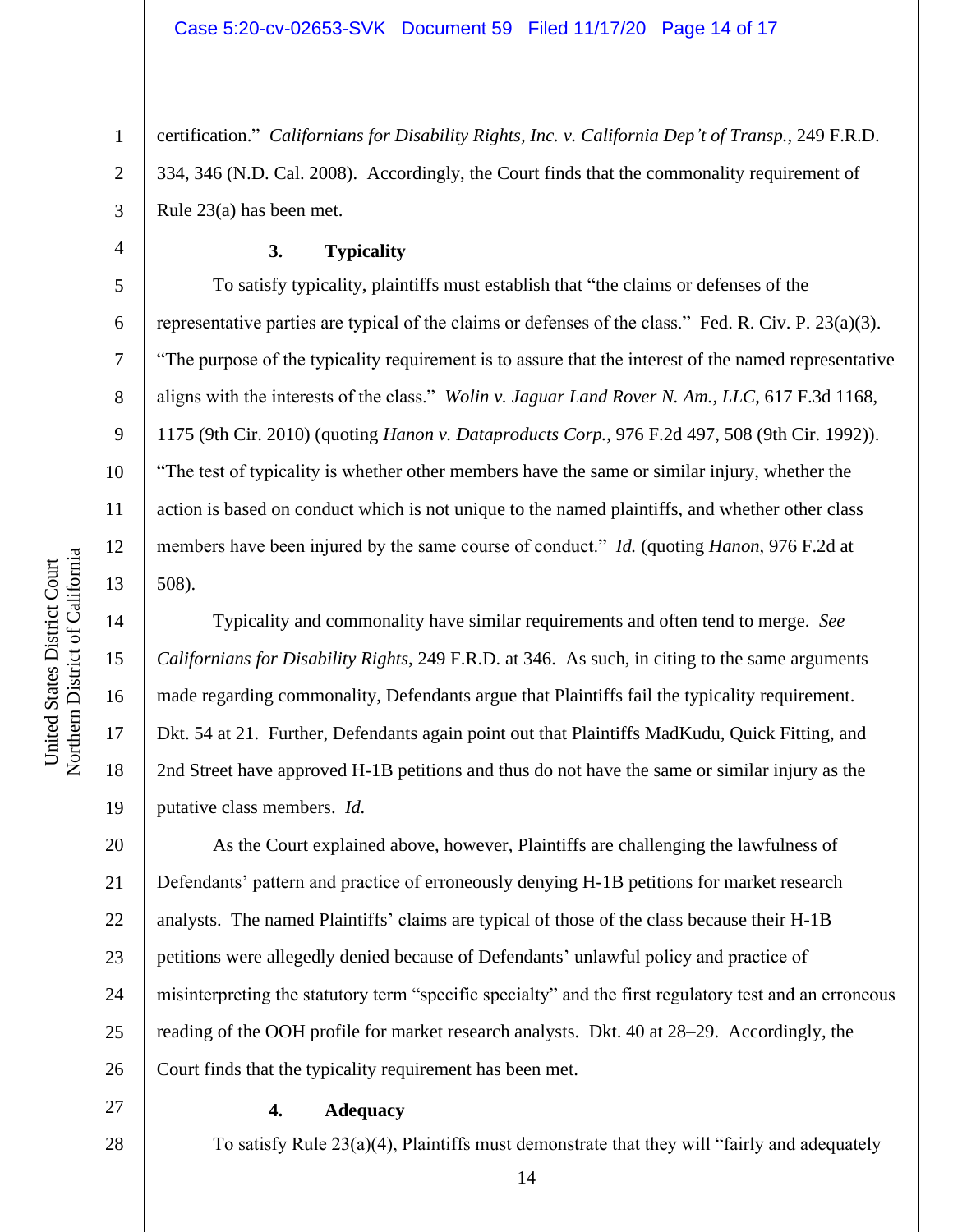## Case 5:20-cv-02653-SVK Document 59 Filed 11/17/20 Page 15 of 17

Northern District of California Northern District of California United States District Court United States District Court

1 2 3 4 5 6 7 8 9 10 protect the interests of the class." When considering the adequacy of proposed class representatives, courts must examine "the qualifications of counsel for the representatives, an absence of antagonism, a sharing of interests between representatives and absentees, and the unlikelihood that the suit is collusive." *Crawford v. Honig*, 37 F.3d 485, 487 (9th Cir. 1995) (citation omitted). The Supreme Court has "repeatedly held that a class representative must be a part of the class and possess the same interest and suffer the same injury as the class members." *Gen. Tel. Co.*, 457 U.S. at 156 (citations omitted). However, "[a]s a general rule, disapproval of the action by some class members should not be sufficient to preclude a class action on the ground of inadequate representation." *Californians for Disability Rights*, 249 F.R.D. at 348 (quoting 1 Newberg on Class Actions § 3:30).

11 12 13 14 15 16 17 18 19 20 21 22 Defendants again contend that some of the named Plaintiffs lack standing and that Hanguang International "has provided no evidence as to how its interest and proffered position in the niche of educational consulting will be adequate to set a nationwide standard for all H-1B petitioning companies." Dkt. 54 at 22. The Court has sufficiently addressed the standing issue previously. Further, the fact that Hanguang International is in the business of educational consulting is not relevant for the purposes of class representation. Named Plaintiffs' interest in Defendants properly applying the statutory term "specific specialty" and the first regulatory test as well as the OOH's explanation of the market research analyst position are aligned with the interests of the class because they face the same injury — denial of their H-1B petition for a market research analyst position. *See* Dkt. 40 at 29. Further, Plaintiffs have stated that they will fairly and adequately protect the interests of the proposed class and that they do not have any conflicts of interest. *Id.* 

23 24 25 Finally, the Court determines Plaintiffs' attorneys are experienced class action attorneys and are adequate class counsel. Defendants do not challenge the adequacy of plaintiffs' counsel to serve as class counsel.

26 27 28 "Adequate representation is usually presumed in the absence of contrary evidence." *Californians for Disability Rights*, 249 F.R.D. at 349 (citation omitted). Defendants have not adequately rebut this presumption and thus, the Court finds that the adequacy of representation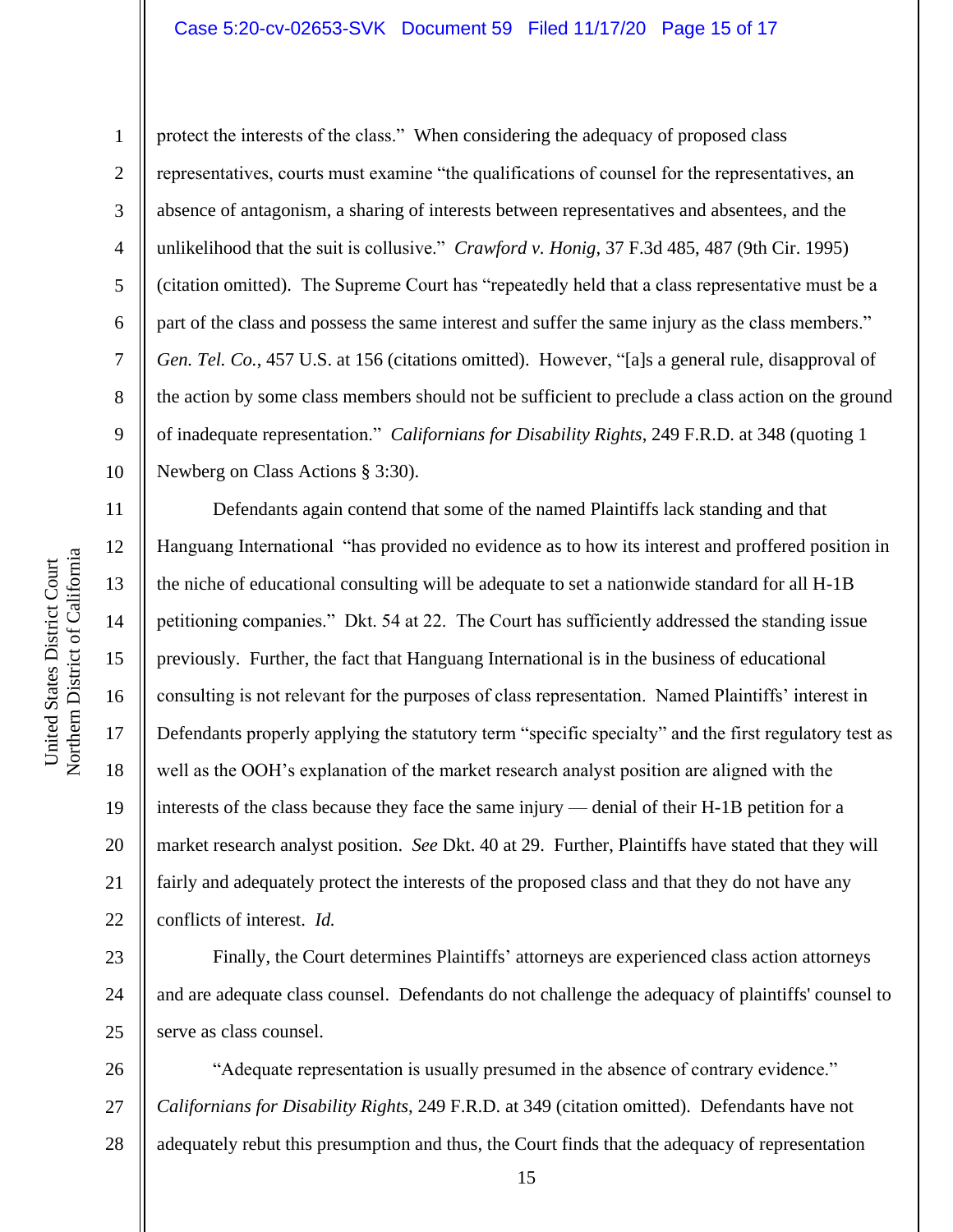1 requirement is met.

#### **5. Conclusion**

In sum, the Court finds that Plaintiffs have satisfied the numerosity, commonality, typicality, and adequacy requirements of Rule 23(a). The Court also finds that class counsel is adequate.

2

3

4

5

6

7

8

9

10

11

12

13

14

15

16

17

18

### **E. Federal Rule of Civil Procedure 23(b)(2)**

Class actions must also satisfy one of three enumerated categories. *See* Fed. R. Civ. P. 23(b)(1)-(3). Here, Plaintiffs seek to certify under Rule 23(b)(2). A class may be certified under Rule 23(b)(2) if "the party opposing the class has acted or refused to act on the grounds that apply generally to the class, so that final injunctive relief or corresponding declaratory relief is appropriate respecting the class as a whole." Fed. R. Civ. P. 23(b)(2). "Class certification under Rule 23(b)(2) requires that the primary relief sought is declaratory or injunctive." *Rodriguez*, 591 F.3d at 1125 (internal quotation marks and citation omitted). Rule 23(b)(2) only requires the Court "to look at whether class members seek uniform relief from a practice applicable to all of them." *Id.* 

Here, Rule 23(b)(2) is satisfied. Plaintiffs challenge Defendants' pattern and practice of denying H-1B petitions for market research analysts based on a misinterpretation of the OOH and misinterpretation and misapplication of 8 U.S.C. § 1184(i)(1) and 8 C.F.R. §

19 20 21 22 23 24 25  $214.2(h)(4)(iii)(A)(1)$ . Defendants contend that "there is no single declaratory relief that could apply to each H-1B petitioner who deals in a distinct and different 'market' for the purposes of the diverse putative class." However, again, the various markets that the employers may be in is irrelevant for these purposes. The challenged conduct applies generally to the whole class and declaratory relief and final injunctive relief enjoining Defendants from continuing this alleged pattern and practice is applicable to the class as a whole. Dkt. 54 at 23. Accordingly, the Court finds that Plaintiffs have met the requirements of Rule 23(b).

26

# **V. CONCLUSION**

27 28 For the foregoing reasons, the Court GRANTS IN PART Plaintiffs' motion for class certification and CERTIFIES the following class: